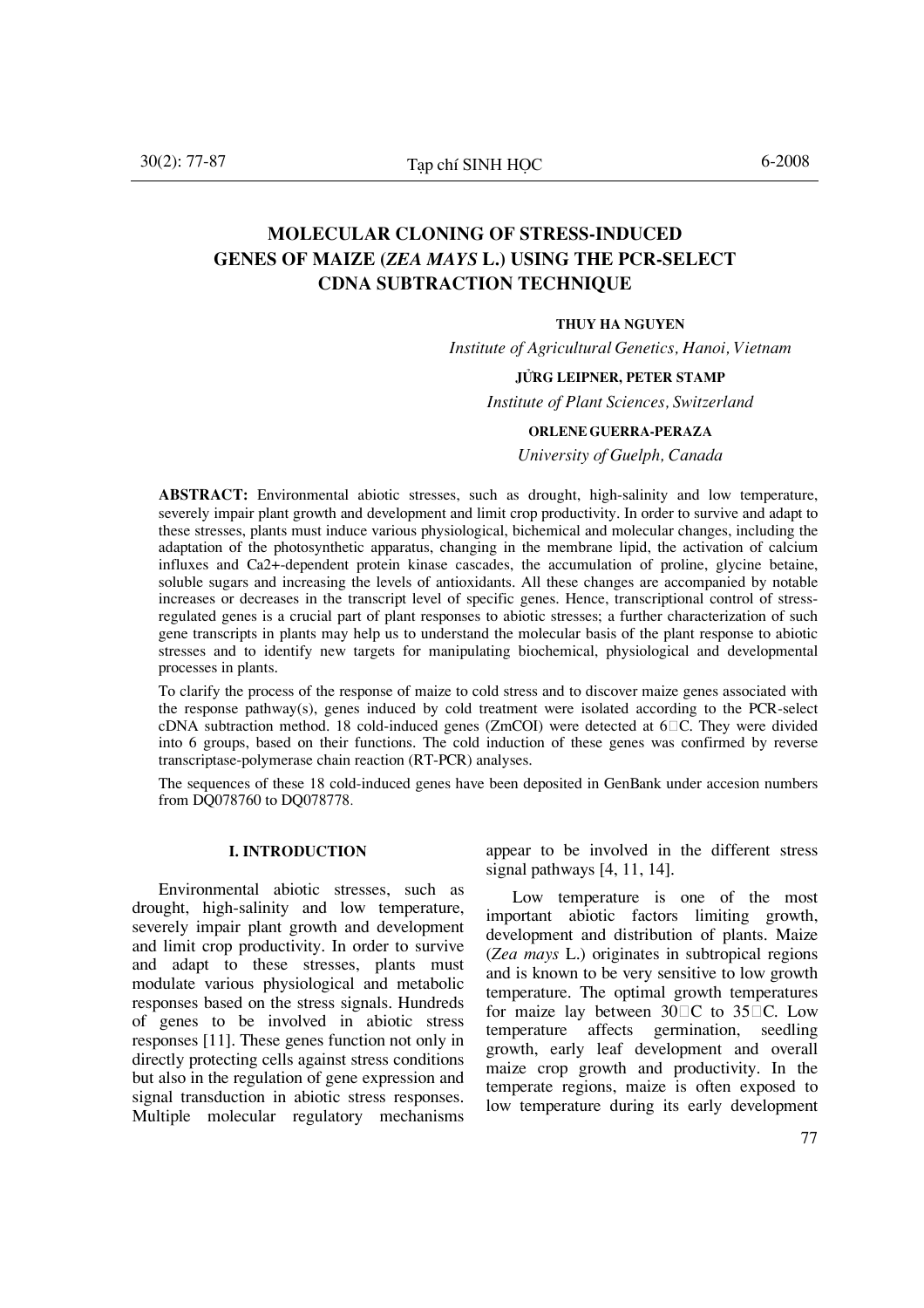resulting in poor photosynthetic performance associated with retarded plant development [7].

Although much of knowledge in cold acclimation arises from *Arabidopsis thaliana* it is important to research directly in the cold sensitive crops to unravel its precise response pattern. Maize is sensitive to low temperature, however, it has the ability to acclimate to suboptimal temperature (about 14 to  $20\Box C$ ) and, thus, to increase its tolerance to cold stress [7]. The response to low temperature is accompanied with changes in specific gene transcripts and in protein activity. The identity of some genes is known such as phenylalanine ammonialyase, *ZmDREB1A, ZmDBF1*, *ZmCDPK1*, *MLIP15*, *FAD7*, *FAD8, BADH and ZmPLC1* [10, 13, 15, 16]. However, the exact function of these genes and encoded proteins in the cold response in maize remains not fully understood although it is known that some of their orthologues are important for the stress response in other plant species. Increased knowledge about the components of the stress response might present new strategies to render agriculturally important plants like maize for a higher stress tolerance.

To increase the understanding of cold stress response in maize, a PCR-select cDNA subtraction method, also known as suppression subtractive hybridization (SSH), was selected to profile genes whose expression increases upon cold stress at  $6\degree$ C. We identified a group of novel genes induced by cold stress where the majority of genes shared similarity on the amino acid level with known proteins in other plant species.

### **II. Materials and methods**

### **0. Plant material and growth conditions**

78 Maize seeds of the genotype ETH-DH7 were grown in half strength Hoagland solution (H2395, Sigma Chemical Co.) supplemented with 0.5% Fe-sequestrene, 6 mM  $K^+$  and 4 mM  $Ca<sup>2+</sup>$  or in 1 L pots containing a commercial mixture of soil, peat and compost (Topf und Pikiererde 140, Ricoter, Aarberg, Switzerland). Plants were grown until the third leaf was fully developed at  $25/22\square$ C (day/night) in growth chambers (Conviron PGW36, Winnipeg, Canada) at a 12-hour photoperiod, a light

intensity of 300  $\mu$ mol m<sup>-2</sup> s<sup>-1</sup> and a relative humidity of 60/70% (day/night).

### **0. PCR-select cDNA subtraction method**

# *. RNA preparation, PCR-based subtraction and cloning*

Total RNA was isolated from the third leaf using TRIZOL<sup>d</sup> according to Sigma's instructions for RNA isolation. The PCR-based cDNA subtraction was performed by using a PCR-Select cDNA Subtraction Kit (Clontech, Mountain View, CA, USA) according to manufacturer's instructions. "Tester" (plant treated at  $6\degree$ C for 48 hours) and "driver" (plant grown at  $25\Box C$ ) double-stranded cDNAs were synthesized from mRNA using the PCR cDNA Synthesis Kit (Clontech, Mountain View, CA, USA). Double-stranded cDNAs were digested with *Rsa*I and the digested tester cDNA was ligated with Adapter 1 and 2R provided in the kit.

### *. Subtractive hybridization*

To obtain differentially expressed cDNAs, two rounds of hybridizations were performed. The purpose of the first round hybridization was to equalize and to enrich the differentially expressed sequences. The objective of the second round was to produce double-stranded tester molecules with different adaptors on each end. Each of the adapter-ligated cDNAs was heat-denatured and annealed to excess heatdenatured driver cDNA (first hybridization). The two samples from the first hybridization were combined and a fresh portion of heatdenatured excess driver cDNA was added (second hybridization).

### *. Suppression of PCR amplification and cloning of subtracted cDNA*

Two rounds of PCR amplifications were performed for the subtracted cDNA. In the first amplification, PCR was suppressed; whereby only differentially expressed sequences were amplified exponentially. In the second procedure, the background was reduced to enrich the differentially expressed sequences. Each PCR product was analyzed on a 2.0% agarose/EtBr gel. All of the primers (PCR primer 1 and nested PCR primers 1 and 2R) for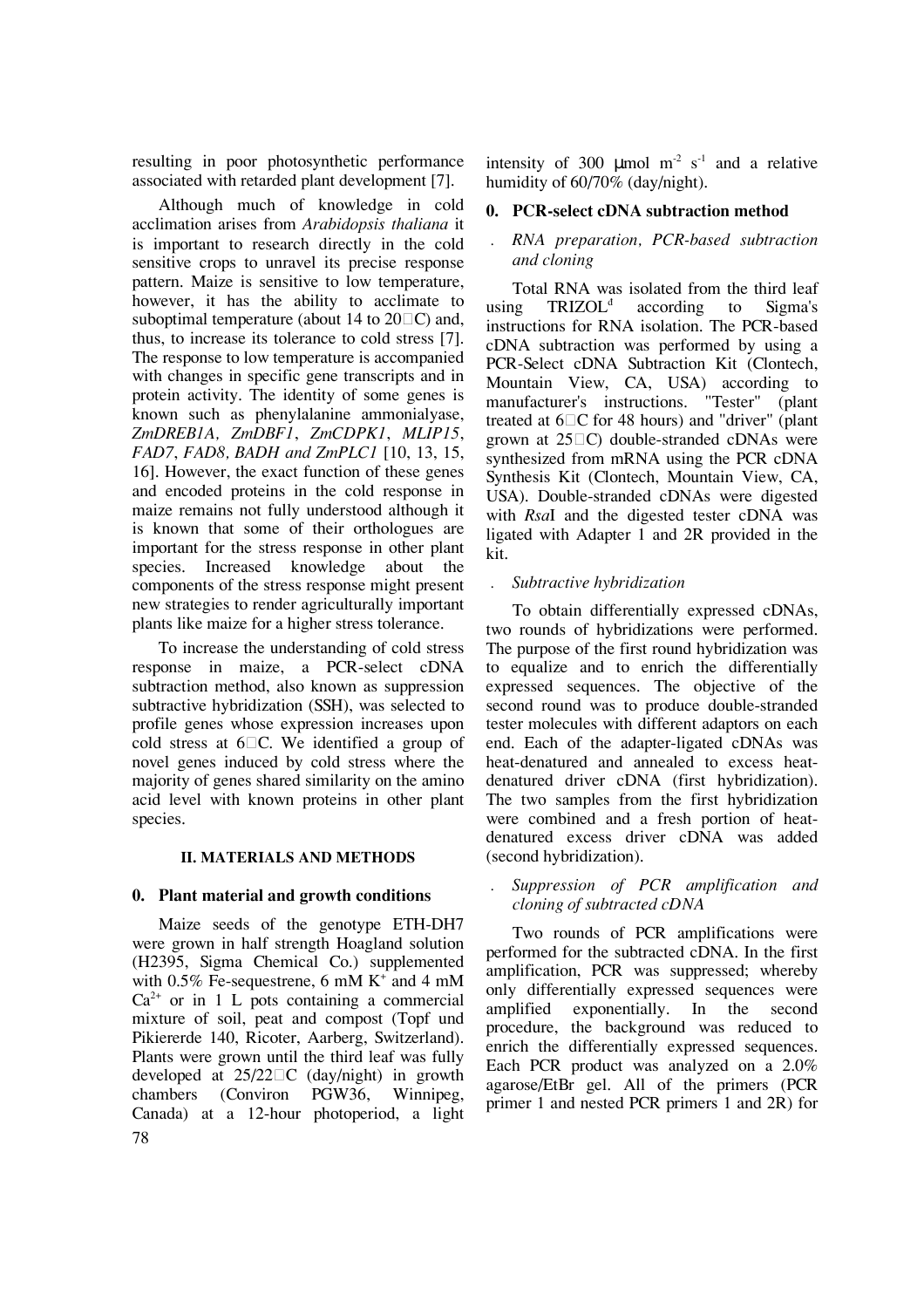the PCR were provided in the kit (Clontech, Mountain View, CA, USA). The subtracted cDNAs obtained from the second PCR amplification were cloned into pDrive vector (QIAGEN GmbH, Hilden, Germany). The transformed cells were plated onto LB agar culture plates containing ampicillin. Thus, a subtracted cDNA library was constructed.

# *. Differential screening of the subtracted cDNA library and DNA sequencing*

Dot blot hybridization was performed with PCR-Select Differential Screening Kit (Clontech, Mountain View, CA, USA). A total of 2000 clones were selected and grown. Bacterial cultures were used to amplify cDNA insert by PCR. The amplified cDNA was blotted onto Hybond Blotting nylon membrane (Amersham Biosciences, Piscataway, NJ, USA). The membrane was hybridized with doublestranded cDNA pools of equal specific activity derived from the subtracted or un-subtracted tester mRNA in DIG-Easy hybridization buffer for 15-18 hours at 72 $\Box$ C. Membranes were washed in  $2 \times$  SSC, 0.1% SDS for  $2 \times 5$  minutes at room temperature,  $0.1 \times$  SSC,  $0.1\%$  SDS for 2  $\times$  15 minutes at 75 $\Box$ C and then exposed to Xray films. The signals of corresponding clones from two hybridizations were compared and the positive cloned were selected. All the positive clones were sequenced with SP6/T7 primer (Roche, Basel, Switzerland) by MWG (MWG-Biotech AG, Germany).

# **0. Reverse transcriptase (RT)-PCR of detected cDNA sequences**

RT-PCR analysis was carried out to confirm differential expression of the detected sequences, which were found by the above PCR-select cDNA subtraction method. First, total RNA was extracted from maize leaf samples using Tri Reagent<sup>d</sup> according to Sigma's protocol for RNA isolation. Then, total RNA of each sample was reverse transcribed to firststrand cDNAs using oligo  $(dT)_{23}$  primer according to the supplier's instructions (Advantage RT-for-PCR Kits, DB Biosciences, Clontech, Mountain View, CA, USA). The cDNA was amplified by PCR using the specific primers. The maize coding gene ubiquitin *ZmUBI* (accession number S94466) was used as

internal standard. Amplified PCR products were electrophoresed using 2.0% (w/v) Agarose gel.

# **0. Bioinformatics**

A similarity search was performed using the basic local alignment search tool (BLAST) (National Centre for Biotechnology Information (NIH, Bethesda, MD, USA) (http://www.ncbi. nlm.nih.gov/BLAST/) and the NCBI BLAST2 service maintained by the Swiss Institute of Bioinformatics (http://au.expasy.org/tools/ blast/).

# **III. Results**

# **0. Cloning and identification of coldinduced cDNAs**

To identify cold-induced (*ZmCOI*) genes in maize (genotype ETH-DH7), seedlings were exposed to cold stress. Total RNA was extracted from the third leaf before and after 48 hours of exposure to 6˚C. The cDNA, amplified by the PCR-select cDNA subtraction method, was cloned and screened using 50 µl of bacteria cultures. Each clone was spotted onto two identical nylon membranes and hybridized with tester cDNA probe from plants exposed to  $6\degree$ C for 48 hours and control cDNA from plant grown at  $25\degree$ C (fig. 1). Sixty-nine candidate clones were obtained as cold-inducible and produced a strong signal when probed with cDNAs derived from cold-treated plants (fig. 1B), as compared to control cDNA (fig. 1A). These 69 clones were sequenced.

# **0. Identification of homology sequences of 69 candidate cold-induced cDNAs**

The 69 clones were sequenced and annotated in the GenBank database (table 1). For some sequences a high percentage of replications were identified resulting in 22 different cDNA sequences. Furthermore, the search for highly similar expressed sequence tagged (EST) by BLAST revealed that four cDNA sequences (*ZmCOI6.1a*, *ZmCOI6.1b*, *ZmCOI6.1c* and *ZmCOI6.1d*) and two cDNA sequences (*ZmCOI6.7a* and *ZmCOI6.7b*) probably originated from the same mRNA *ZmCOI6.1* and *ZmCOI6.7*, respectively (fig. 2).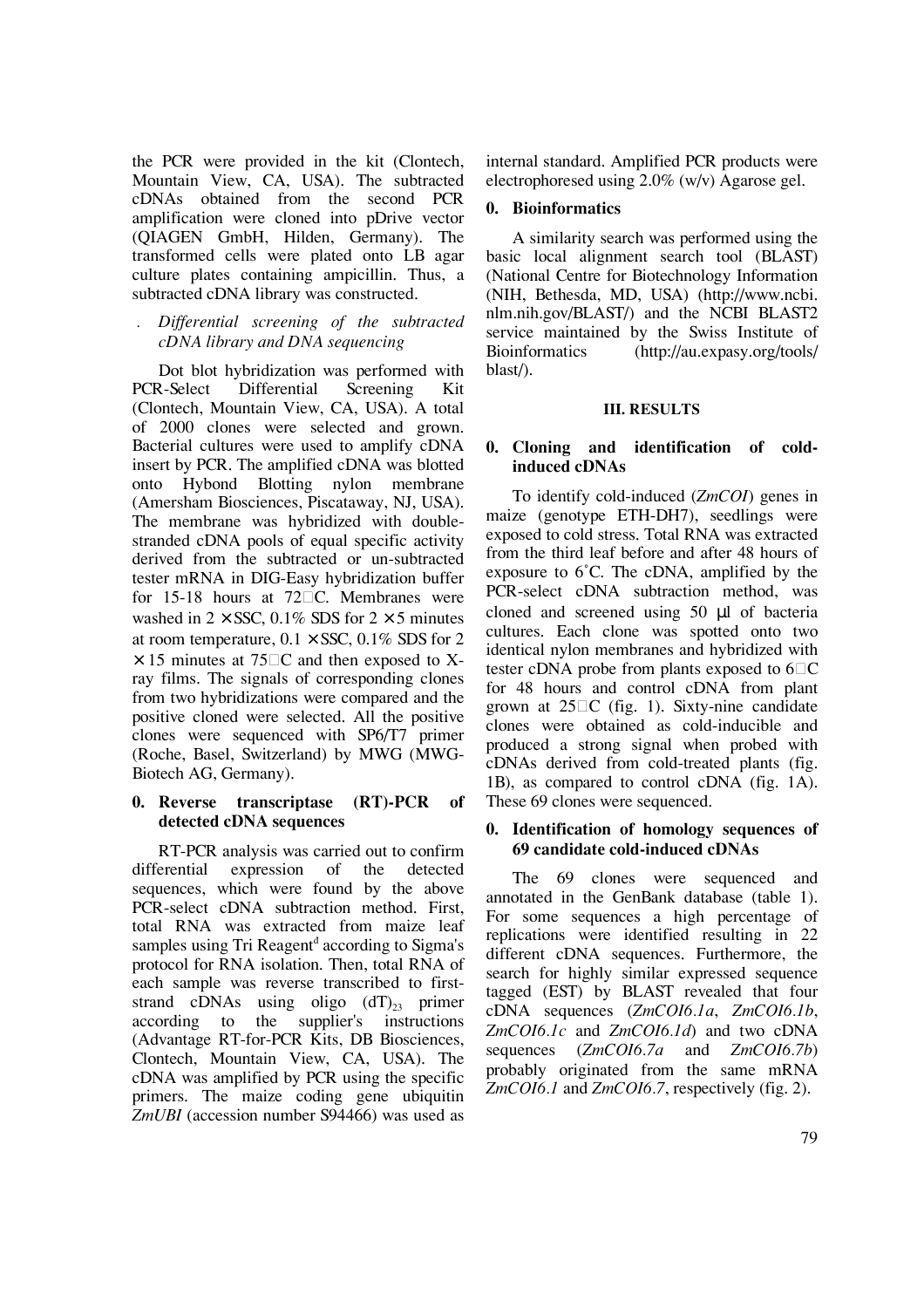

**Figure 1.** Example of the differential screening of cold-induced genes by colony-DNA dot blot

Bacterial culture was dot-blotted on two nylon membranes and hybridized with a probe of cDNA prepared from control plants grown at  $25\Box C$  (A) and with a probe of cDNA obtained from plants treated at 6 $\Box C$  for 48 hours (B). Cold-induced candidates are marked by circles.

The 18 defined individual sequences represented mostly novel not yet characterized genes in maize. The candidate genes were named *ZmCOI6* (*Zea mays* cold induced at  $6\degree$ C) followed by a number. To unravel potential function, a similarity search was performed using the basic local alignment search tool (BLAST) for identification of homologue/orthologue sequences using the deduced amino acid sequence of the *ZmCOI* genes. Of the 18 candidate clones, 16 code for polypeptides with a high degree of similarity with known or putative polypeptides from maize (5 sequences) or from other plants species mostly from *Oryza sativa* (table 1 and fig. 2). For most sequences, the shared similarity did not comprise the whole homolog/ortholog sequence. However, a new name was given to most of the *ZmCOI* sequences according to the function of their homolog or orthologue protein e.g.  $ZmCOI6.10$  was similar to a  $Ca^{2+}$  ATPase and was therefore given the name *ZmACA1* (table).

80 The *ZmCOI6.20* and *ZmCOI6.21* share similarity with two different transcription factors, namely the DRE/CRT-binding protein 2A (*Zm*DREB2A) and the ethylene-responsive element binding factor 3 (OsERF3) of rice, respectively (table 1 and fig. 2). To define the exact classification of *ZmCOI6.21*, we identified an identical maize nucleotide sequence in the PlantGDB. The cDNA ZmCOI6.21 was very similar  $(1 \cdot e^{-172})$  to the contig sequence ZmGSStuc 11-12-04.4500.2. The *ZmCOI6.21* nucleotide sequence was

substituted *in silico* for this sequence. The alignment of the AP2 binding domain of the substituted *Zm*COI6.21 against ERF/AP2 proteins proved the evidence that *ZmCOI6.21* was part of the sequence of an ERF3-type protein of maize and consequently was designated as *ZmERF3*. No similar sequence was found for the deduced amino acid sequences of *ZmCOI6.5, ZmCOI6.16* and *ZmCOI6.18*. However, further analysis revealed that *ZmCOI6.5* DNA sequence was a perfect match with the maize EST CD999796 3'-UTR flanking region. The deduced amino acid sequence of this CD999796 EST was highly similar to the phosphoribulokinase of wheat (*Triticum aestivum* L.). *ZmCOI6.16* DNA sequence showed 97% identity with the maize EST AY108897 3'-UTR region. The deduced amino acid sequence of AY108897 contained a rubrerythrin motif and an ACSF (aerobic cyclase system, Fe-containing subunit) domain showing high similarity to the aerobic Mgprotoporphyrin IX monomethyl ester cyclase from *Hordeum vulgare* (83% identity).

As a result of the above describe analysis, genes were grouped into six broad categories based on putative function (table 1). The first group: linked to photosynthesis are *ZmCOI6.5*  (*ZmPRK*), *ZmCOI6.9* (*ZmMe1*), *ZmCOI6.15* (*ZmrbcL*) and *ZmCOI6.16* suggesting a remodelling of the photosynthesis to adapt to changed growth conditions to reduce waste of resources. The second group: related to signalling and regulation of gene transcription is including *ZmCOI6.2*, *ZmACA1*, *ZmCOI6.14*,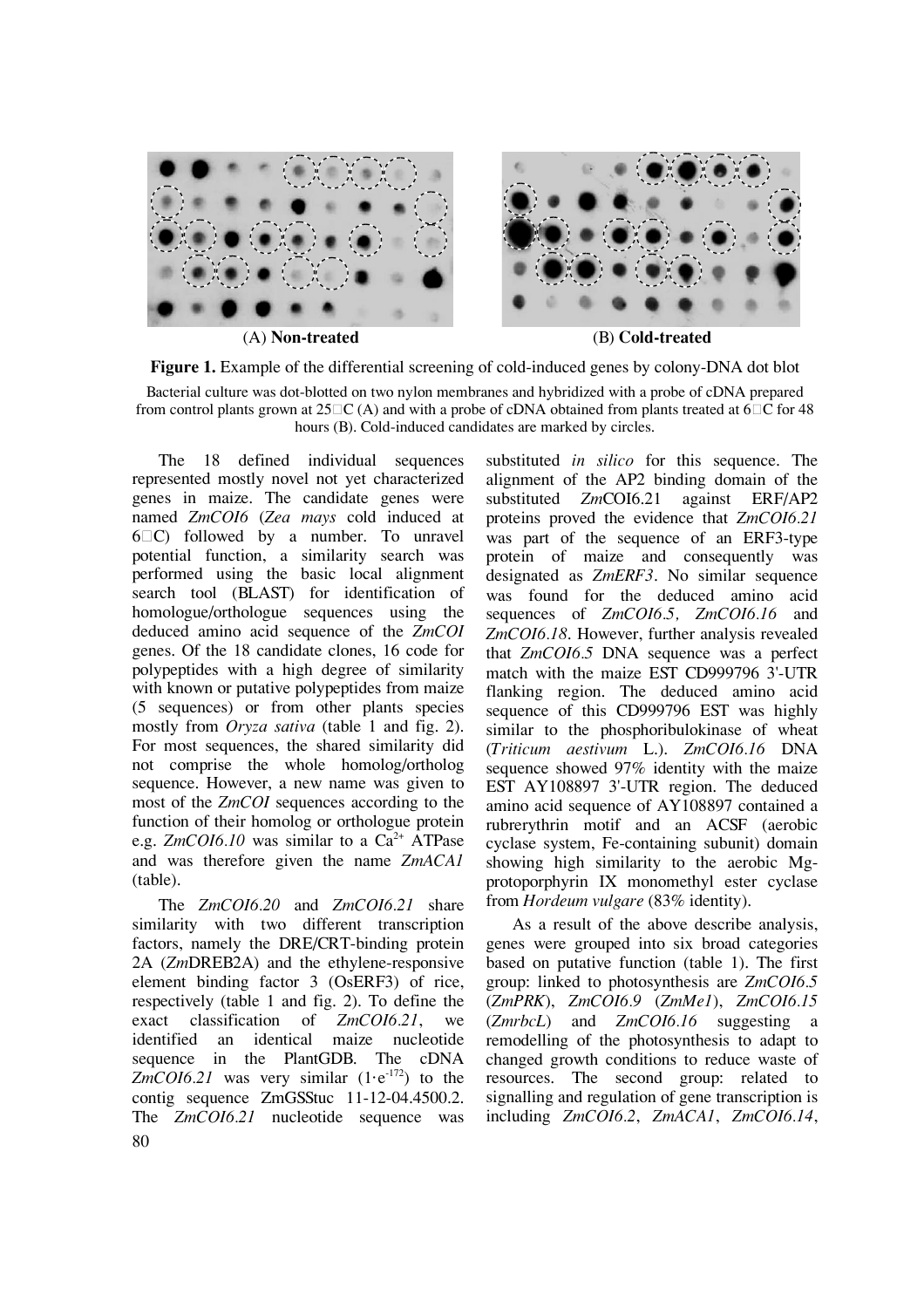*ZmDREB2A* and *ZmERF3* suggesting the role of signal transduction of stimuli into the cell for a response and as a result changes in transcription by transcription factors. The third group: stress response regulators including *ZmCOI6.3*, *ZmCOI6.8* and *ZmCOI6.19*. The fourth group: *ZmCOI6.12* (*ZmOPR1*) is associated with the systemic response to stress. Regulation of metabolism including *ZmCOI6.4*, *ZmCOI6.6* and *ZmCOI6.13* is the fifth group. The sixth group contain genes that codes for proteins with unknown function.

| $\bf(1)$                                                       | $\blacktriangleright$ ZmCOI6.1a<br>$\blacktriangleright$ ZmCOI6.1c                                                                                                                                                                                                                                                                                                               |
|----------------------------------------------------------------|----------------------------------------------------------------------------------------------------------------------------------------------------------------------------------------------------------------------------------------------------------------------------------------------------------------------------------------------------------------------------------|
| ZmCOI6.1<br>Q94LK4                                             | 1 VHTIRDSPESSODSGKR-RKVVLSSPSOPKNCNILRFKI-----KSSODPOSAVLEKPRV<br>115 SQALRCTPESSLDSTKRLRTEVSSSPSQTRNGVNLRVKFTPTNQRRDPEATTGMSM <mark>KPRV</mark>                                                                                                                                                                                                                                 |
| ZmCOI6.1<br>094LK4                                             | 56 LEQPLVOOMGSGSSLSGKQNSIHHKMNV-------------------------<br><b>RSTSGOR</b><br>175 TEOSPVKETGMDLSMANRKREFQPHVNTVSVVKQVVSQQKNMSIRNGNCLDESRKVSQQH<br>$Zmcoi6.1a/c$ $\blacktriangleright$ $ZmCOI6.1b$                                                                                                                                                                                |
| ZmCOI6.1<br>094LK4                                             | 91 RVNGDSQA--VOKCLITESPAKTMORLVPQPAAKVTHPVDPQSAVKVPVGRSGLPLKSSG<br>235 DAKSMQRVNM <mark>VQRVRTKSTP</mark> IAA <mark>MQR</mark> VDPPSSE <mark>K</mark> AVMQRANPAPT <mark>KV</mark> MQCVEAAPVKSMQ                                                                                                                                                                                  |
| ZmCOI6.1<br>Q94LK4                                             | 149 SVDPSPARVMRRFDPPPVKMMSQRVHHPASMVSQKVDPPFPKVLHKETGSVVRLPEAT--<br>295 RANPTSTK <mark>VM</mark> QEVEATPVKAMQIAGHITL <mark>SKV</mark> FNRESTQVQ-- <mark>LRKETG</mark> GPLLGGQLNTG                                                                                                                                                                                                |
| ZmCOI6.1<br>094LK4                                             | RPTVLQKPK-------------------------------DLPAIKQQDIRTSSSKEEPCF<br>207<br>RPTLLNKPKVCADPPILLSKPEMLCVEPPGLLNKPKAHVEPPVVKQQQQIVPEAQEEPCS<br>353                                                                                                                                                                                                                                      |
| ZmCOI6.1<br>Q94LK4                                             | 237 SCRNAEAVOVODTKLSRSDMKKIRKAEKKDKKFRDLFVTWNPVLIENEGSDLGDEDWLFS<br>413 VGSVLAAASPVTEAQQSSSDRKSRKAEKKGRKLADLFVNWKPSPTQMEDTDVGDQDWLFS                                                                                                                                                                                                                                             |
| $ZmCO$ I6.1<br>Q94LK4<br>(2)                                   | 297 SKRNSDAIMVOSRATDSSVPIHPMVOOKPSLOPRATFLPDLNMY<br>473 CR----ATPKNNCRTFDGSARCQPTEQLFSLQPRAVH <mark>LPDLLMY</mark> QLPFVVPF*                                                                                                                                                                                                                                                     |
| ZmCOI6.3<br>Q6ETQ7<br>ZmCOI6.3<br>Q6ETQ7<br>(3)                | 1 LYNGEDKNGFLKKLTLKFKDPENTTLIILDKFDGNSELAAELVTANGYKAAFAVKDGAEG<br>176 PYDGEDKNGFLKKLSLRFKDPENTTLVILDKFDGNSELVAELVTANGYKAAFAVKDGAEG<br>61 SRGWKSSNLPWKAPPKGFSFDLGFLFGDGSD<br>236 RRGWLSSSLPWTAPKKGFS--LSDLIGDGTD->                                                                                                                                                                |
| ZmCOI6.3<br>08GS33<br>ZmCOI6.3<br>Q8GS33<br>ZmCOI6.3<br>Q8GS33 | YVVWNKDMNTRILPEYVVSFKCSKLQLTQELSEATSKLKKPSRVA-RDMFPTLLAEIEKI<br>1<br>YVVWSTDMNTRILPEYVVSFRWPNLPQMEGSSGLGSKLKKPSPAATRDMFPMLLTEIQRF<br>355<br>VPD-KCDLLQESYSRFKM------------GRIKKDQFIRFLRNYVGD <mark>KVLTTVAKKLR</mark><br>60<br>VPSPKLQTLQRTYNCFKLTQNNPFALMIMPRCQMKKDQFIRFLRSHIGD <mark>N</mark> VLTTVAKKLR<br>415<br>$C^*$<br>106<br>475<br>$\mathbf{e}_{\mathrm{Y}}$ $^{\star}$ |
| (4)<br>ZmCOI6.5<br>P49076<br>$ZmCO$ I $6.5$<br>P49076          | KNISFTVWDVGGQDKIRPLWRHYFQNTQGLIFVVDSNDRDRVVEARDELHRMLNEDGLRD<br>1<br>KNISFTVWDVGGQDKIRPLWRHYFQNTQGLIFVVDSNDRDRVVEARDELHRMLNEDELRD<br>58<br>AVLLVFANKQDLPNAMNAAEITDKLGLHSLRQRHWY<br>60<br>118<br>AVLLVFANKODLPNAMNAAEITDKLGLNSLRORHWY                                                                                                                                             |
| (5)<br>ZmCOI6.6<br>Q689G6                                      | TRNGTPVASLFYSQSTPPIWNSKTSMWQESTPQATSLPQKSRQNEPNEMGAKPVINAGEQ<br>ı<br>-QQNGPKDTDTKQVENVEEQ<br>FWNGAPVASLFYPQSAPPIWNSKTSTWQDATTQAISL-<br>439                                                                                                                                                                                                                                       |
| ZmCOI6.6<br>O689G6                                             | ZmCOI6.6a<br>ZmCOI6.6b<br>◆<br>61 FAMGPPSASGKQLHVEILNDDPRHISPMTGESGISTVLDSTRNTLSSSGCDSISNQITAP<br>TARSHL <mark>SANRKHLRIEI</mark> PTDEPRHVSPTTGESGSTVLDSARKTLSGSVCDSSSNHMIAP<br>495                                                                                                                                                                                              |
| ZmCOI6.6<br>Q689G6                                             | TESSNVYKDVPETPSAFGSRHLSQREAALNKFRLKRKDRCFEKKVRYQSRKLLAEQRPRV<br>121<br>TESSNV---VPENP--DGLRHLSQREAALNKFRLKRKDRCFEKKVRYQSRKLLAEQRPRV<br>555                                                                                                                                                                                                                                       |
| ZmCOI6.6<br>Q689G6                                             | KGQFVRQDHSIQGSGPVTELELYSIIKSHCKLHCGLRVSWMS*<br>181<br>KGQFVRQDH <mark>G</mark> VQGS*<br>610                                                                                                                                                                                                                                                                                      |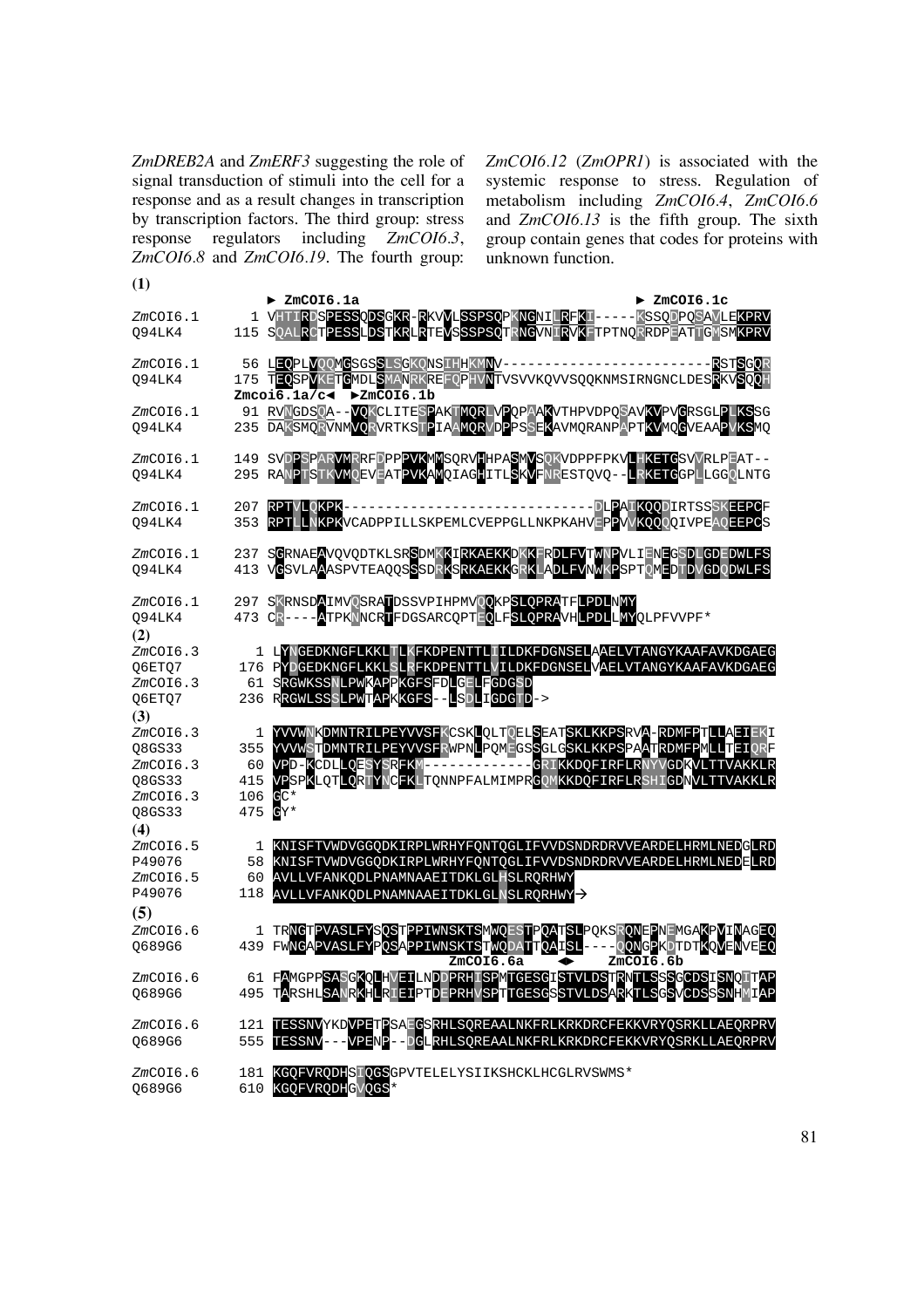| (6)             |     |                                                                                              |
|-----------------|-----|----------------------------------------------------------------------------------------------|
| $ZmCO$ I6.8     | 1   | GCGHEFWICLLLTFLGYIPGIIYAIYAITKNN*                                                            |
| 06AT93          | 26  | GCGHEFWICLLLTFLGYIPGIIYAIYAITK*                                                              |
| (7)             |     |                                                                                              |
| ZmCOI6.8        | 1   | TNNEKLLNDEFYIGLRQKRATGEEYDELIEEFMSAVKQFYGEKVLIQFEDFANHNAFDLL                                 |
| 084LP6          |     | 279 TNNEKLLNDEFYIGLRQKRATGEEYDELIEEFMSAVKQFYGEKVLIQFEDFANHNAFDLL                             |
| ZmCOI6.8        | 61  | EKYSKSHLVFNDDIQGTASVVLAGLLAALKMVGGTLAEQTYLFLGAGEAGTGIAELIALE                                 |
| Q84LP6          |     | 339 EKYSKSHLVFNDDIQGTASVVIAGLLAALKMVGGTLAEQTYLFLGAGEAGTGIAELIALE                             |
| ZmCOI6.8        | 121 | ISKOTNAPIEECRKKVWLVDSKGLIVDSRKGSLOPFKKPWAHEHEPLKTLYDAVOSIKPT                                 |
| 084LP6          |     | 399 ISKOTNAPLEECRKKVWLVDSKGLIVDSRKGSLOPFKKPWAHEHEPLKTLYDAVOSIKPT                             |
| ZmCOI6.8        | 181 | VLIGTSGVGRTFTKEIIEAMSSFNERPIIFSLSNPTSHSECTAEQAYTWSQGRSIFASGS                                 |
| Q84LP6          | 459 | VLIGTSGVGRTFTKEIIEAMSSFNERPIIFSLSNPTSHSECTAEQAYTWSQGRSIFASGS                                 |
| ZmCOI6.8        | 241 | PFAP                                                                                         |
| 084LP6          | 519 | $PFAP \rightarrow$                                                                           |
| (8)             |     |                                                                                              |
| $ZmCO$ I $6.9$  |     | 1 LOTEGKWLFGIKGDNSDLVLNTLIFNCFVFCOVFNEVSSREMERINVFEGILNNNVFIAV                               |
| Q94IN2          |     | 448 LQTEGKTLFAIKGDNSDLVLNTLIFNCFVFCQVFNEVSSREMERINVFKGILNNNVFVAV                             |
| ZmCOI6.9        |     | 60 LGSTVIFQFIIIQFLGDFANTTPLTLNQWIACVFIGFIGMPIAAIVKWIPVGST*                                   |
| Q94IN2          |     | 508 LGSTVIFQIIIVQFLGDFANTTPLSLKEWFSCIVIGFIGMPIAAIVKLIPVGSO*                                  |
| (9)             |     |                                                                                              |
| ZmCOI6.10       | 1   | YDREDGNKVVAEGYADLVAYGKLFLANPDLPRRFELDVALNKYDRSTFYTQDPIVGYTDY                                 |
| Q8H9F1          |     | 448 YDREEGNKVVADGYADLVAYGRLFLANPDLPRRFELDAPLNRYDRSTFYTQDPVVGYTDY                             |
| ZmCOI6.10       | 60  | PFFEEDGKNEESV*                                                                               |
| Q8H9F1          | 508 | PFLEE--IDEESRTTYA*                                                                           |
| (10)            |     |                                                                                              |
| ZmCOI6.12       | 1   | GRFLPPLFNFKPHGMFHAYSFQHYCRCCYSQLNVYLQVCSLYIHQLTCFCHFCSAELKGV                                 |
| 081230          |     | 79 GRFLPPLFNFKPH--------<br><b>ELKNV</b>                                                     |
| ZmCOI6.12       | 61  | PADIVAKLVPEHAKKQCSYVGS*                                                                      |
| 081230          | 97  | PADFMVKLVPEHARKQCAFVGW*                                                                      |
| (11)            |     |                                                                                              |
| ZmCOI6.13       | 1   | IKPKLGLSAKNYGRACYECLRGGLDFTKDDENVNSQPFMRWRDRFVFCAEAIYKAQAETG                                 |
| P00874          |     | 174 IKPKLGLSAKNYGRACYECLRGGLDFTKDDENVNSQPFMRWRDRFVFCAEAIYKAQAETG                             |
| ZmCOI6.13       | 61  | <b>EIKGHYLNATA</b>                                                                           |
| P00874          |     | 234 EIKGHYLNATA->                                                                            |
| (12)            |     |                                                                                              |
| ZmCOI6.16       |     | 1 ERPPGQVQCASSSRVIDLEV <mark>C</mark> HS <mark>MIX</mark> LSLDGKRIYVTNSLFSRWDEQFFGDDLVKKGSHM |
| 09AVA6          |     | 350 EDDKEEQYSVPQVKGHRLRGGPQMIQLSLDGKRIYVTNSLFSRWDEQFYGQDLVKKGSHM                             |
| $ZmCO$ I $6.16$ | 61  | LXIDVXTEKGGLAVNPNFFVDFGTEPDGPALAHEMRYPGGDCTXDIWI*                                            |
| Q9AVA6          | 410 | LQIDVDTEKGGLSINPNFFVDFGAEPEGPSLAHEMRYPGGDCTSDIWI*                                            |
| (13)            |     |                                                                                              |
| ZmCOI6.17       | 1   | YLDELDSSVLESMLQPEPEPEPEPFLMSEEPDMFLAGFESAGFVEGLERLN*                                         |
| Q5MGQ8          | 290 | FFDGLDPNLLESMLQSEPEP----YSLSEEQDMFLAGFESPGFFEGL*                                             |
| (14)            |     |                                                                                              |
| ZmCOI6.18       | 1   | AVNAVS-TGMRFPF <mark>K</mark> GYPVACPTPQQYFFYEQAAAAAS---GYRMLKVAPP <mark>A</mark> VTVAAVAQ   |
| O9LRF3          | 139 | AVTAVAGTGVRFPFRGYPVARPATHPYFFYEQAAAAAAAEAGYRMWKLAPP-VTVAAVAQ                                 |
| ZmCOI6.18       | 56  | SDSDSSSVVDHSPSPPAVTANKVG-FFLDLNWPPPAEN*                                                      |
| O9LRF3          | 198 | SDSDSSSVVDLAPSPPAVTANKAAAFDLDLNRPPPVEN*                                                      |

**Figure 2.** The predicted *Zm*COI amino acid sequences from (1) to (18) aligned to their closest homolog/ortholog. Deduced amino acid sequences of *Zm*COI were compared for similar or identical amino acids. Dashed lines (gaps) are included to optimize alignment. Similar or identical amino acids are coloured in grey and black respectively. Numbers beside sequences do not reflect the actual size of sequences. *Zm*COI6.1 is represented by several fragments that comprise together a more complete sequence and is used for the alignment. Homolog or ortholog sequence is represented by accession number. ► and ◄**,** indicates the start and end of *ZmCOI* fragment sequence, respectively;  $*$  stop codon;  $\rightarrow$  that the sequence continues but is not represented. Analysis of sequences was performed with Clustal W.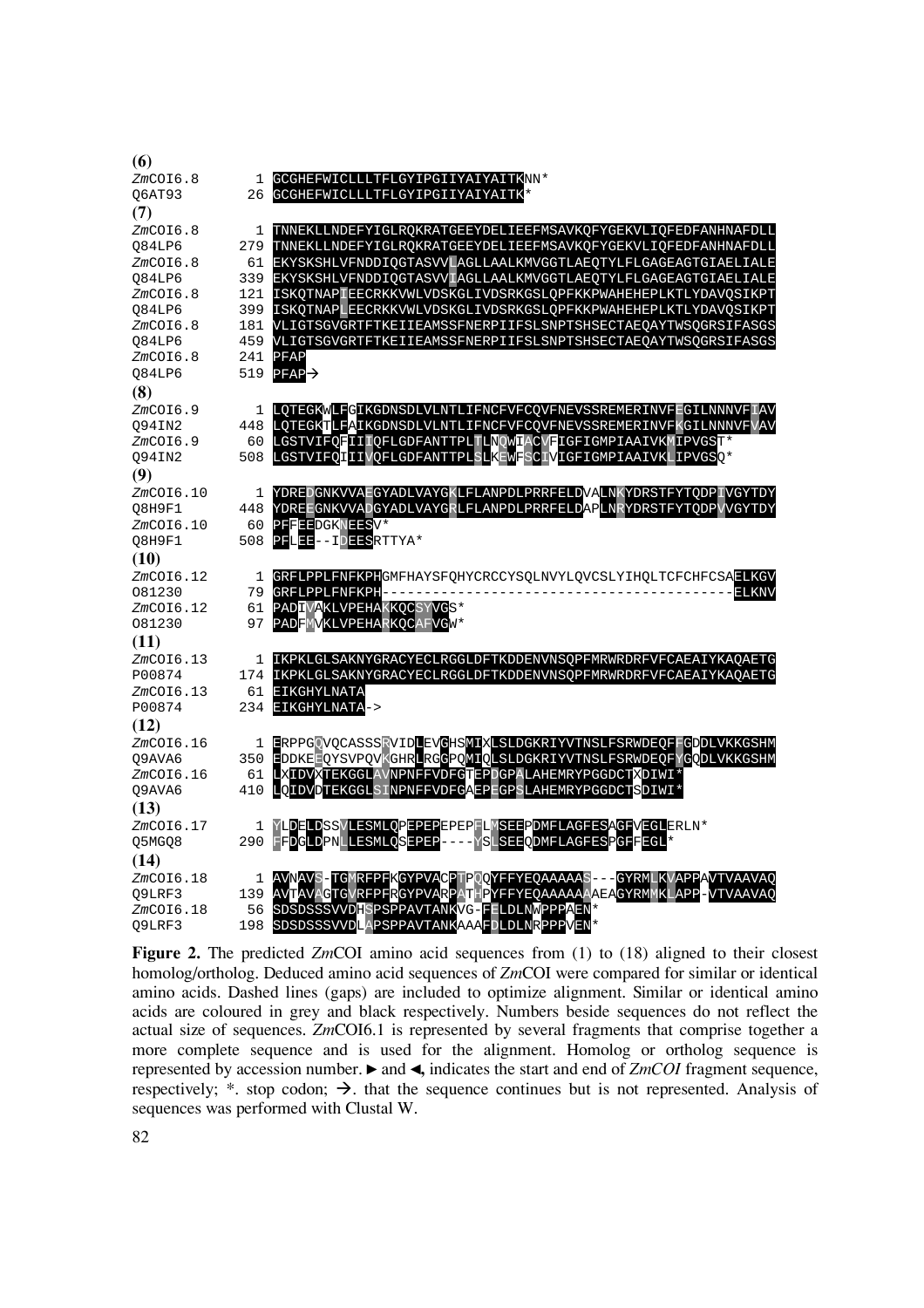*Table* 

**List of up-regulated transcripts in response to cold stress in maize leaf tissue** 

|                                                            | cDNA       |                      | <b>Similarity search result (blast at NCBI)</b>            |                 |                                 |  |  |  |  |
|------------------------------------------------------------|------------|----------------------|------------------------------------------------------------|-----------------|---------------------------------|--|--|--|--|
| Name                                                       | size       | GenBank              | <b>Annotation</b> (Species)                                | GenBank         | E-value                         |  |  |  |  |
|                                                            | bp         | accession            |                                                            | accession       |                                 |  |  |  |  |
| Group I - Photosynthesis related                           |            |                      |                                                            |                 |                                 |  |  |  |  |
| ZmCOI6.5                                                   | 208        | DQ078762             | <sup>a</sup> Phosphoribulokinase $(T.$ <i>aestivum</i> $)$ | CAB56544        |                                 |  |  |  |  |
| (ZmPRK)                                                    |            |                      |                                                            |                 |                                 |  |  |  |  |
| ZmCOI6.9                                                   | 575        | DQ078766             | NADP-malic enzyme (Z. mays)                                | AAP33011        | $7 \cdot e^{-123}$              |  |  |  |  |
| (ZmMel)                                                    |            |                      |                                                            |                 |                                 |  |  |  |  |
| ZmCOI6.15                                                  | 216        | DQ078772             | Ribulose-1,5-bisphosphate                                  | <b>CAA78027</b> | $3 \cdot e^{-36}$               |  |  |  |  |
| (ZmrbcL)                                                   |            |                      | carboxylase/oxygenase<br>large                             |                 |                                 |  |  |  |  |
|                                                            |            |                      | subunit (Z. mays)                                          |                 |                                 |  |  |  |  |
| ZmCOI6.16                                                  | 261        | DQ078773             | Mg-protoporphyrin<br>Aerobic<br>IX                         | AAW80518        |                                 |  |  |  |  |
|                                                            |            |                      | monomethyl ester cyclase (H. vulgare)                      |                 |                                 |  |  |  |  |
| Group II - Signalling and regulation of gene transcription |            |                      |                                                            |                 |                                 |  |  |  |  |
| ZmCOI6.2a                                                  | 273        | DQ082731             | Peudo-response regulator-like $(O.$                        | <b>BAD46270</b> | $4 \cdot e^{-20}$               |  |  |  |  |
| ZmCOI6.2b                                                  | 658        | DQ078764             | sativa)                                                    |                 | $6 \cdot e^{-36}$               |  |  |  |  |
|                                                            |            |                      |                                                            |                 |                                 |  |  |  |  |
| ZmCOI6.10                                                  | 437        | DQ078767             | Calcium-transporting ATPase 2,                             | ABF94528        | $1 \cdot e^{-53}$               |  |  |  |  |
| (ZmACAI)                                                   |            |                      | plasma membrane-type (O. sativa)                           |                 |                                 |  |  |  |  |
| ZmCOI6.14                                                  | 364        | DQ078771             | Shaggy-related protein kinase                              | BAB40983        | $4 \cdot e^{-8}$                |  |  |  |  |
|                                                            |            |                      | gamma (O. sativa)                                          |                 |                                 |  |  |  |  |
| ZmCOI6.20                                                  | 311        | DQ078777             | ERF/AP2<br>domain<br>containing                            | BAE96012        | $3\cdot e^{-4}$                 |  |  |  |  |
| (ZmDREB2A)                                                 |            |                      | transcription factor (ZmDREB2A)                            |                 |                                 |  |  |  |  |
|                                                            |            |                      | $(Z.$ mays)                                                |                 |                                 |  |  |  |  |
| ZmCOI6.21                                                  | 455        | DQ078778             | Ethylene-responsive<br>element                             | NM_190908       | $3 \cdot e^{-8}$                |  |  |  |  |
| (ZmERF3)                                                   |            |                      | binding factor $3$ (O. sativa)                             |                 |                                 |  |  |  |  |
| Group III - Stress response regulators                     |            |                      |                                                            |                 |                                 |  |  |  |  |
| ZmCOI6.3                                                   | 321        | DQ078760             | Hydroxyproline-rich glycoprotein-                          | <b>BAD27963</b> | $2 \cdot e^{-36}$               |  |  |  |  |
| ZmCOI6.8                                                   |            | DQ078765             | like $(O. sativa)$<br>Hydrophobic protein LTI6B (O.        |                 |                                 |  |  |  |  |
|                                                            | 220        |                      | sativa)                                                    | Q6AT93          | 0.043                           |  |  |  |  |
| ZmCOI6.19                                                  | 444        | DQ078776             | Putative selenium binding protein                          |                 | $9e^{-42}$                      |  |  |  |  |
|                                                            |            |                      | (0. sativa)                                                | NP_914832       |                                 |  |  |  |  |
| Group IV - Systemic response to stress                     |            |                      |                                                            |                 |                                 |  |  |  |  |
| $ZmCO$ i $6.12$                                            | 336        | DQ078769             | 12 - Oxo - phytodienoic acid                               | AAY26521        | $2 \cdot e^{-35}$               |  |  |  |  |
| (ZmOPRI)                                                   |            |                      | reductase 1 (Z. mays)                                      |                 |                                 |  |  |  |  |
| Group V - Regulation of metabolism                         |            |                      |                                                            |                 |                                 |  |  |  |  |
| ZmCOI6.4                                                   | 433        | DQ078761             | Poly polymerase catalytic domain   ABF94778                |                 | $7 - e - 29$                    |  |  |  |  |
|                                                            |            |                      | containing protein (O. sativa)                             |                 |                                 |  |  |  |  |
| ZmCOI6.6                                                   | 448        | DQ078763             | ADP-ribosylation factor (O. sativa)                        | XP_470055       | $5\cdot e^{-50}$                |  |  |  |  |
| ZmCOI6.13                                                  |            | DQ078770             | 23S ribosomal RNA (Z. mays)                                |                 |                                 |  |  |  |  |
|                                                            | 519        |                      |                                                            | X01365          | $\boldsymbol{0}$                |  |  |  |  |
| Group VI - Genes with unknown function                     |            |                      |                                                            |                 |                                 |  |  |  |  |
| ZmCOI6.1a                                                  | 320        | (DQ060243)           | Expressed protein $(O. sativa)$                            | ABF94896        | $\degree$ 7 $\frac{1}{e^{-67}}$ |  |  |  |  |
| ZmCOI6.1b                                                  | 716        | (DQ060243)           |                                                            |                 |                                 |  |  |  |  |
| ZmCOI6.1c                                                  | 203<br>128 | DQ078768<br>DQ078774 |                                                            |                 |                                 |  |  |  |  |
| ZmCOI6.1d                                                  |            |                      |                                                            |                 |                                 |  |  |  |  |
| ZmCOI6.18                                                  | 726        | DQ078775             | No similarity                                              |                 |                                 |  |  |  |  |

*Note*:  $a =$  versus similarity to the EST CD999796;  $b =$  versus similarity to the EST AY108897;  $c =$  for the whole fragment (DQ060243).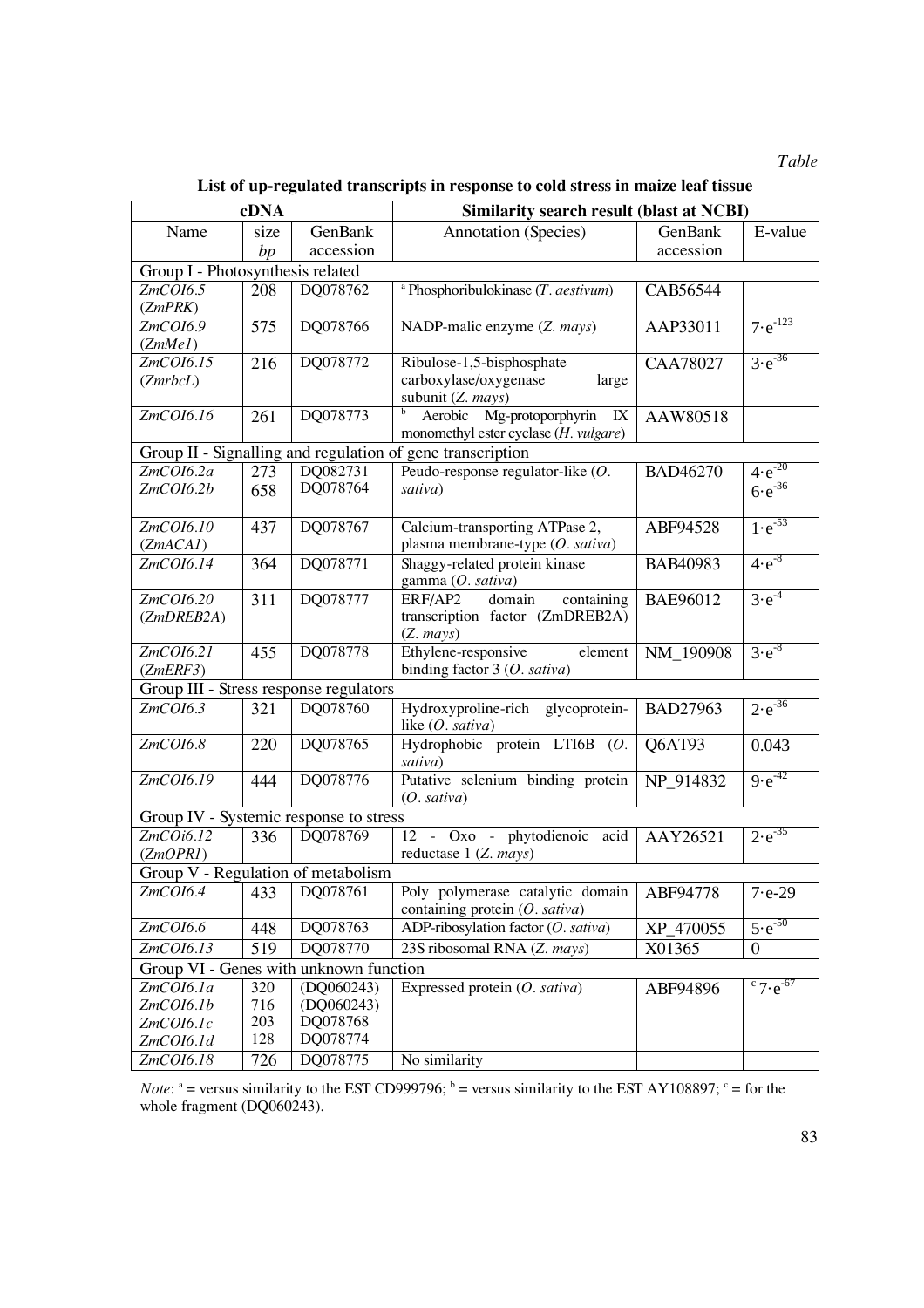# **1. Confirmation of identified cold-induced genes by RT-PCR**

To determine whether the identified genes were indeed differentially expressed in  $6\Box C$ treated plants, an RT-PCR analysis was performed. The third leaf of plants exposed to  $6\overline{C}$  for 48 hours and the third leaf of control plants grown at  $25\degree C$  were collected. The first strand-cDNAs were synthesized (1.5 μg) from total RNA derived from treated and control plants. Five clones, which were detected by the PCR-select cDNA subtraction method, were taken. These five clones were replicated frequently in the library (*ZmCOI6.1a* and *ZmCOI6.1b*) or were similar to stress-induced genes (*ZmCOI6.12*, *ZmCOI6.20*, *ZmCOI6.21*).

The RT-PCR results indicate that the PCRselect cDNA subtraction method detects genes (*ZmCOI6.1a*, *ZmCOI6.1b*, *ZmCOI6.12*, *ZmCOI6.20* and *ZmCOI6.21*), which were upregulated in cold-treated plant transcripts, in contrast to the transcripts of control plants

(fig. 3), whereas there were no or only low detectable *ZmCOI* transcripts in the control maize leaf. In the  $6\Box$ C-cold-treated samples, transcripts were induced at 48 hours after treatment (figure 3) and confirm the results of PCR-select cDNA subtraction.

### **IV. Discussion**

The variety of signalling pathways affected by abiotic stress illustrates the complexity of plant stress response [4, 6, 15, 16]. For the objective to further characterize these pathways transcriptional regulation studies have been proven to be very important [11, 15, 16]. We present the identification of 18 genes whose expression was induced or increased in maize seedlings upon long cold stress treatment (48 hours). For several genes orthologue sequences were found in different plant species such as rice, barley, *Arabidopsis* and millet suggesting that these genes are conserved. It remains to be examined if the stress induction and/or function are conserved between species.



**Figure 3.** Cold-induced genes ZmCOI6.1a, ZmCOI6.1b, ZmCOI6.12, ZmCOI6.20 and ZmCOI6.21 are induced by cold treatment of maize seedlings. RT-PCR was performed with the specific primers listed in Table A.1 using DNA derived from  $\overline{RNA}$  extracted from  $6\overline{C}$ -treated plants and control plants grown at  $25\Box$ C. Maize ubiquitin (ZmUBI) and maize chlorophyll a/b binding protein (ZmCAB1) are internal controls.

The 18 found genes could be grouped in six categories (Table 1) showing their diverse function. These genes were linked to photosynthesis, to signalling and regulation of gene transcription, to stress response regulation, to systemic response to stress. In addition, there was a sixth group that contains genes coding for proteins with unknown function. The diverse function of the genes found in this study is an indication of the complexity and the amount of

different pathways involved in cold stress response in maize as shown also for other plants [4, 6].

The deduced amino acid sequence of the differentially expressed gene *ZmCOI6.10* showed a close similarity to the plasma membrane  $Ca^{2+}-ATP$ ase. Changes in the cytosolic calcium concentration play a prominent role in signal transduction. It has been demonstrated that a wide array of stresses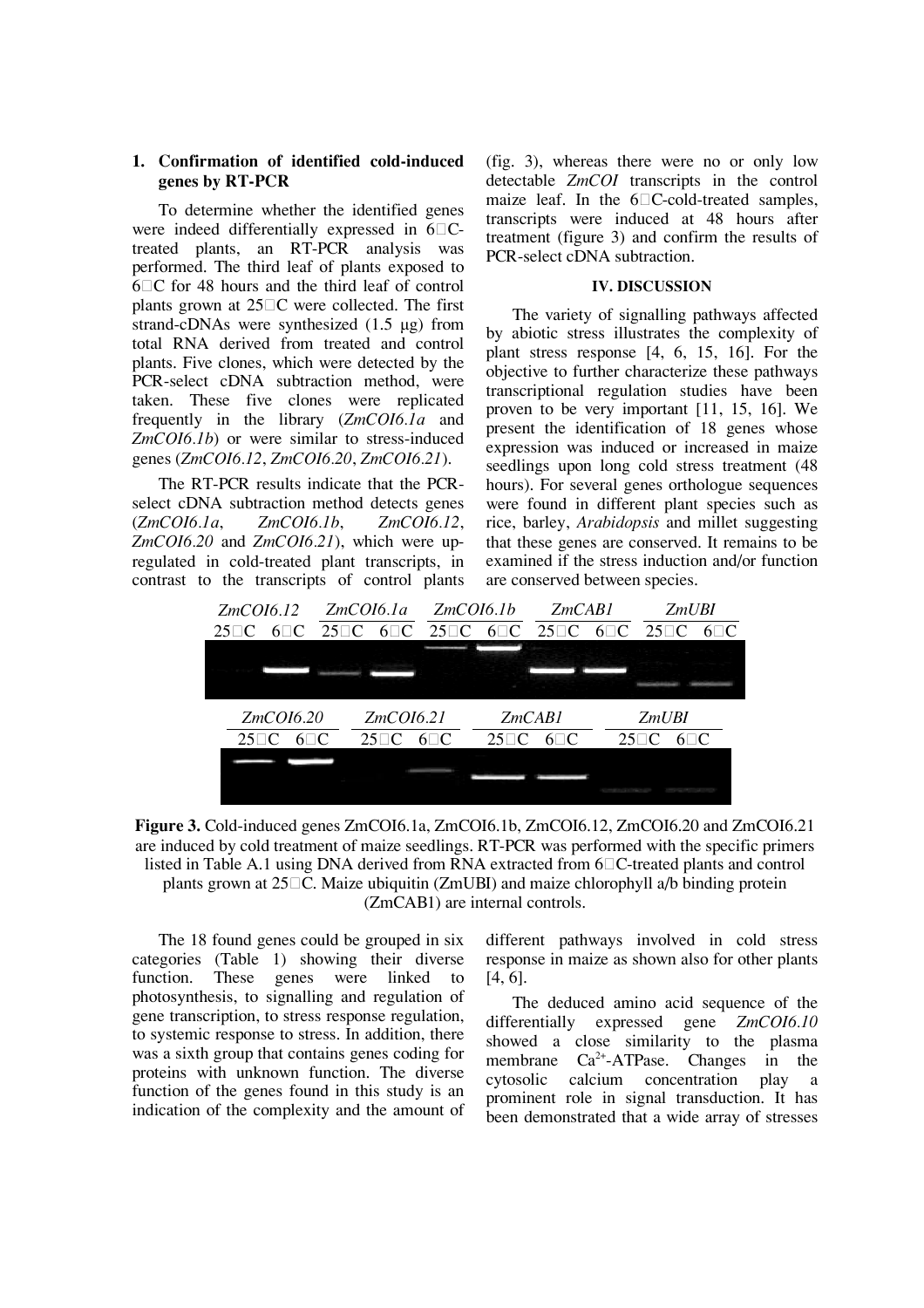are accompanied by transient changes in the concentration of cytosolic free calcium [8, 9]. The  $Ca<sup>2+</sup>-ATP$ ase translocates calcium from the cytosol out of the cell or into organelles by using the energy from the hydrolysis of ATP. It is essential for the cell that the excess of  $Ca^{2+}$  is removed from the cytosol after a  $Ca^{2+}$ -signal to bring the cell back to a resting state.

The induction of many, but not all, coldresponsive genes identified in various plant species are regulated through *cis*-elements like the C-repeat/dehydration-responsive elements (CRT/DRE) and the abscisic acid (ABA) responsive element. The cold-induced *ZmCOI6.20* gene showed a close similarity to the DREB2 of millet, rice and *Arabidopsis*, but was clearly distinct from the DREB1A of maize. In *Arabidopsis*, the CBF/DREB transcription factors belong to a small gene family consisting of three sub-groups with CBF/DREB1 members being specifically induced by cold. In contrast, DREB2 transcription factors were induced by drought, NaCl and abscisic acid but not by cold [1]. Therefore, the induction of the DREB2-like gene, *ZmCOI6.20,* might be caused by a coldinduced drought stress, especially because the plants showed symptoms of wilting.

The *ZmCOI6.21* gene was very similar to a rice ERF3 gene, which also belongs to the family of AP2/ERF transcription factors. The putative ZmCOI6.21 protein was characterised by an ERF-associated amphiphilic repression (EAR) motif which is conserved in the class II ERFs. In contrast to the CBF/DREB transcription factors, the class II ERFs have been shown to be active repressors of stressresponsive gene expression. The parallel induction of an activator (*ZmCOI6.20*) and repressor (*ZmCOI6.21*) of transcription, which both regulate GCC-box-dependent transcription, seems at first to be contradictory. This was, however, also observed in *Arabidopsis* under abiotic stress [3] and will be discussed in greater detail in the separate article.

Besides the cold-induced expression of genes, those proteins are involved in the cellular signalling and regulation of transcription; low temperature increased the transcripts of polypeptides known to be involved in the systemic response. One stress-induced molecule

is jasmonic acid (JA). The 12-oxo-phytodienoic acid (OPDA) is the biosynthetic precursor of jasmonic acid (JA) and OPDA originates from linolenic acid by oxidative cyclization. The reduction of released OPDA by oxophytodienoic acid reductase (OPR1-3), which shows strong similarity with the deduced amino acid sequence of *ZmCOI6.12*, has been suggested to be the rate-limiting step in the JA biosynthesis [8]. In *Arabidopsis*, transient changes in the mRNA level of *OPR1* and *OPR2*, two closely related genes encoding 12 oxophytodienoic acid-10, 11-reductases, were observed in response to wounding, UV-C illumination as well as to heat and cold stress [10]. However, the significance of transcriptional activation of the *OPR* gene remains unclear since the induction at the protein level was observed in *Arabidopsis* for OPR3 but not for OPR1 and OPR2. *ZmCOI6.12* was more similar to OPR2 than to OPR3.

Three of the differentially expressed genes encode enzymes involved in photosynthetic  $CO<sub>2</sub>$ -fixation. One of these genes is NADP malic enzyme, which is part of the  $C_4$ - cycle and is nuclear encoded, while the other, ribulose bisphosphate carboxylase (large subunit), is part of the  $C_3$ -cycle and is encoded in the chloroplast. The cold-susceptibility of certain C4 -cycle enzymes is considered to be the limiting factor for the establishment of  $C_4$ -plants under cold conditions. There is also evidence that the capacity of Rubisco is a major ratelimiting step during photosynthesis in  $C_4$ -plants. The third protein, phosphoribulokinase, catalyses the phosphorylation of ribulose-5 phosphate to ribulose-1,5-bisphosphate, the substrate for Rubisco. The role of phosphoribulokinase during environmental stress is largely unknown. Its increased expression indicates that it might play an important role during cold stress. However, an increase in the amount of transcript will not necessarily result in a higher activity of these enzymes, especially since it was shown that photosynthetic  $CO<sub>2</sub>$  - fixation in maize leaves at optimal temperature conditions shows a sharp decrease after one day at  $6\degree$ C [7].

85 The deduced gene product of *ZmCOI6.3* showed considerable similarity to a hydroxyproline-rich glycoprotein. These groups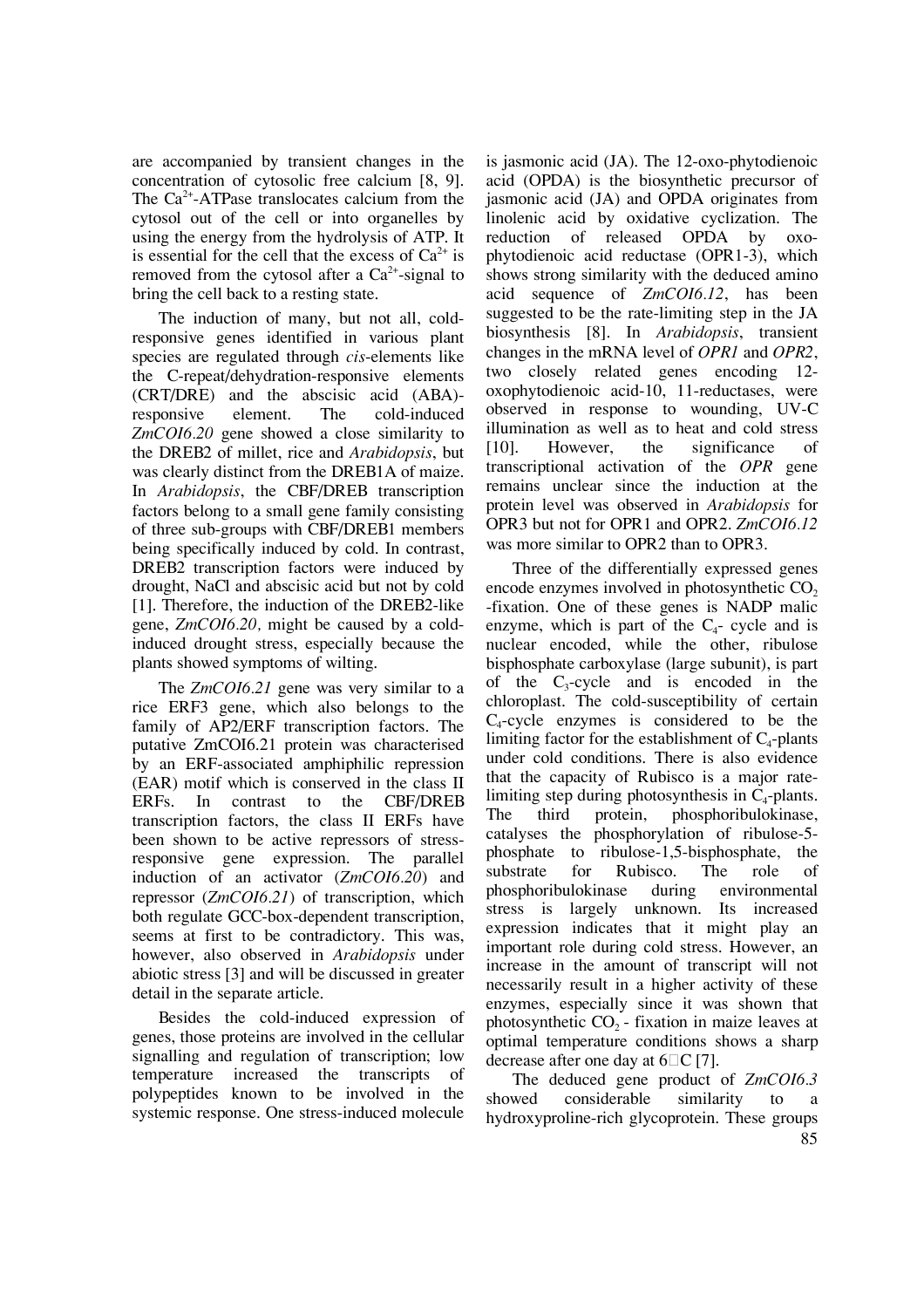of protein are often induced by stress (wounding, elicitors and infection) during early development (root and leaf). Proline-rich proteins (PRPs) in the plant are expressed in response to many external factors. For example, the SbPRP gene in soybean was induced by salt stress, drought stress, salicylic acid treatment and virus infection, while Wcor518 in *Triticum aestrivum*, PRP in *Brassica napus* and MsaCIC in alfalfa were cold-regulated. MsPRP2 in *Medicago sativa* was salt-inducible, while PRP in *Lycopersicon chilense* was negatively regulated by drought stress [5].

The hydrophobic protein LTI6b in rice, whose DNA sequence (*OsLti6b*) is very similar to the cDNA of *ZmCOI6.8*, belong to a class of low-molecular-weight hydrophobic proteins involved in maintaining the integrity of the plasma membrane under cold, dehydration and salt stress conditions. Like OSLTI6b, the homologue maize LTI6b protein is characterised by two potential transmembrane helices covering most of the polypeptide length.

A gene (*ZmCOI6.19*) homologue for a selenium-binding protein (SBP) was found in the cDNA library when exposed to  $6\degree$ C for 48 hours. Selenium is known to be incorporated into proteins as selenocysteine or selenomethionine. The function of SBP in plants is unknown. Recently, an SBP gene was obtained from ESTs of a moss treated with exogenous ABA. The drought- and salt-induced expression of an SBP gene in sunflower also indicates its function in response to abiotic stress.

The deduced *ZmCOI6.14* gene product was similar to SHAGGY-like kinases, which are involved in plant response to stress. While SHAGGY-like kinase, namely AtSK22, conferred resistance to NaCl in *Arabidopsis*, another SHAGGY-like homologue, WIG, responded to wounding in alfalfa (*Medicago sativa*). As in the animal kingdom, the roles of SHAGGY-like enzymes in plants are numerous [2].

The two-component response regulator-like PRR95 is very similar to the *Zm*COI6.7 deduced protein contain a CCT motif. The CCT motif is about 45 amino acids long and contains a putative nuclear localization signal within the second half of the CCT motif. The CCT

(CONSTANS, CO-like and TOC1) domain is a highly conserved basic module of about 43 amino acids, which is found near the C-terminus of the plant proteins usually involved in light signal transduction. These ARR (*Arabidopsis* response regulator homologues) proteins control the photoperiodic flowering response and seem to be one of the components of the circadian clock. The expression of several members of the ARR-like family is controlled by the circadian rhythm.

In addition to *ZmCOI6.4*, *ZmCOI6.1* was similar to the gene sequence of a hypothetical protein of rice. The latter was highly replicated in the subtracted cDNA library and, therefore, may play an important role in the response of maize to low temperature.

The genes described here have never been mentioned being involved in the cold response of maize. They present new possibilities for elucidating the response pathways of this crop to cold and other stresses. These genes code for a wide variety of functions, from perception of stress and its signalling components to transcriptional modulators and to synthesis of osmolytes. The 18 independent cold-induced genes were grouped in six categories based on their function. The first group: linked to photosynthesis are *ZmCOI6.5* (*ZmPRK*), *ZmCOI6.9* (*ZmMe1*), *ZmCOI6.15* (*ZmrbcL*) and *ZmCOI6.16* suggesting a remodelling of the photosynthesis to adapt to changed growth conditions to reduce waste of resources. The second group: related to signalling and regulation of gene transcription is including *ZmCOI6.2*, *ZmACA1*, *ZmCOI6.14*, *ZmDREB2A* and *ZmERF3* suggesting the role of signal transduction of stimuli into the cell for a response and as a result changes in transcription by transcription factors. The third group: stress response regulators including *ZmCOI6.3*, *ZmCOI6.8* and *ZmCOI6.19*. The fourth group: *ZmCOI6.12* (*ZmOPR1*) is associated with the systemic response to stress. Regulation of metabolism including *ZmCOI6.4*, *ZmCOI6.6* and *ZmCOI6.13* is the fifth group. The sixth group contains genes that codes for proteins with unknown function. Their further characterization will be the focus of the separate article.